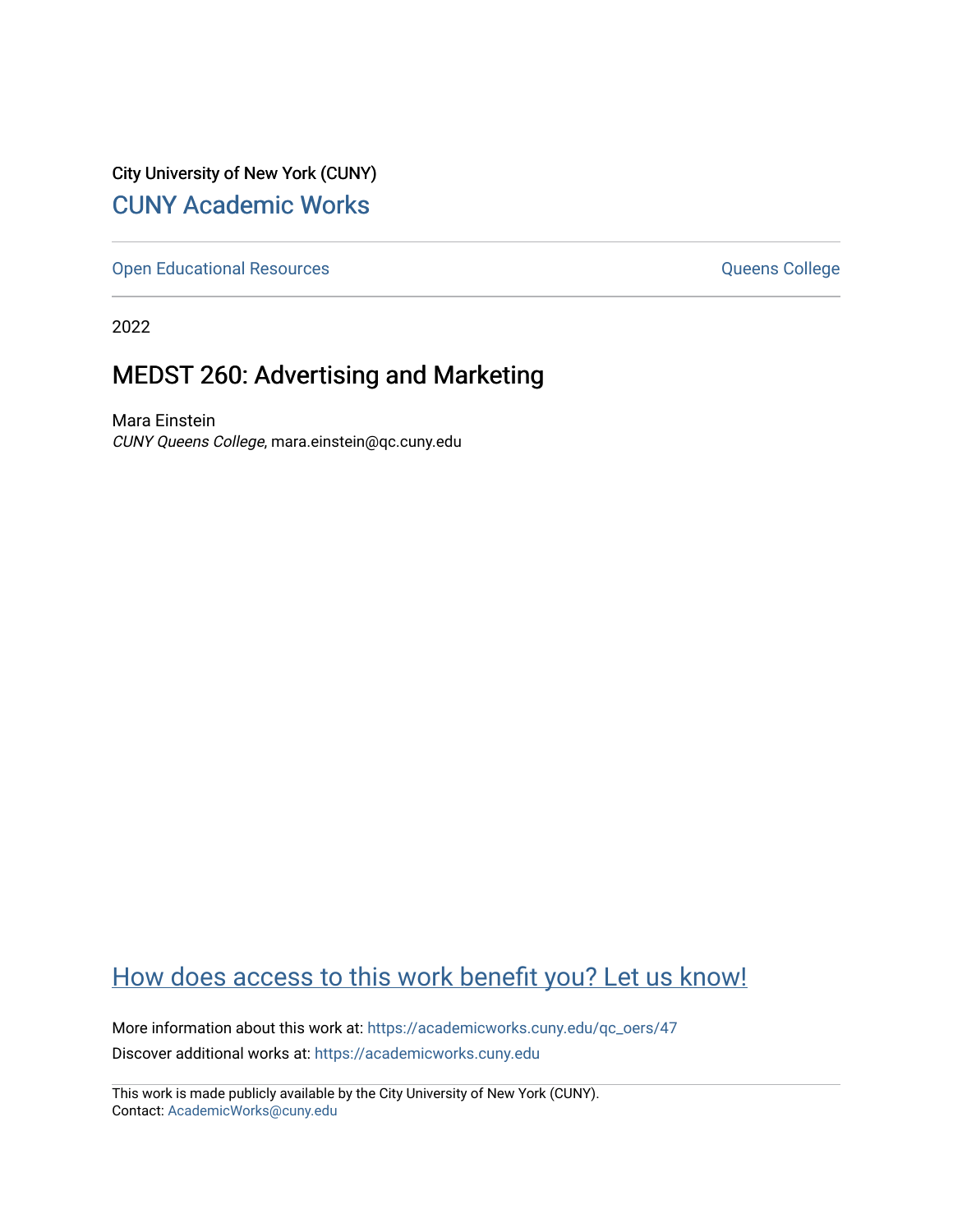# **Advertising & Marketing (Media Studies 260)**

#### **Instructor Information**

**Mara Einstein, PhD** Mara.einstein@qc.cuny.edu TBD

**Instructor Email Office Location & Hours**

#### **Description**

This course is an introduction to advertising and marketing that will focus primarily on the 'nuts and bolts' of advertising – how an ad campaign is created, why particular media are purchased, and what part marketing research plays in this process.

#### **Expectations and Goals**

Students will be able to:

- 1. Analyze and evaluate advertising and media.
- 2. Understand the process of creating an advertising/marketing campaign
- 3. Demonstrate an understanding of key terms and concepts of advertising, business and marketing

#### **Required Texts**

• All articles, videos and lessons are available on Blackboard.

#### **Optional Materials**

- The New York Times Monday Business section.
- Various advertising trade publications such as Advertising Age, Adweek, Mediaweek, etc. that are available through the Queens College library databases.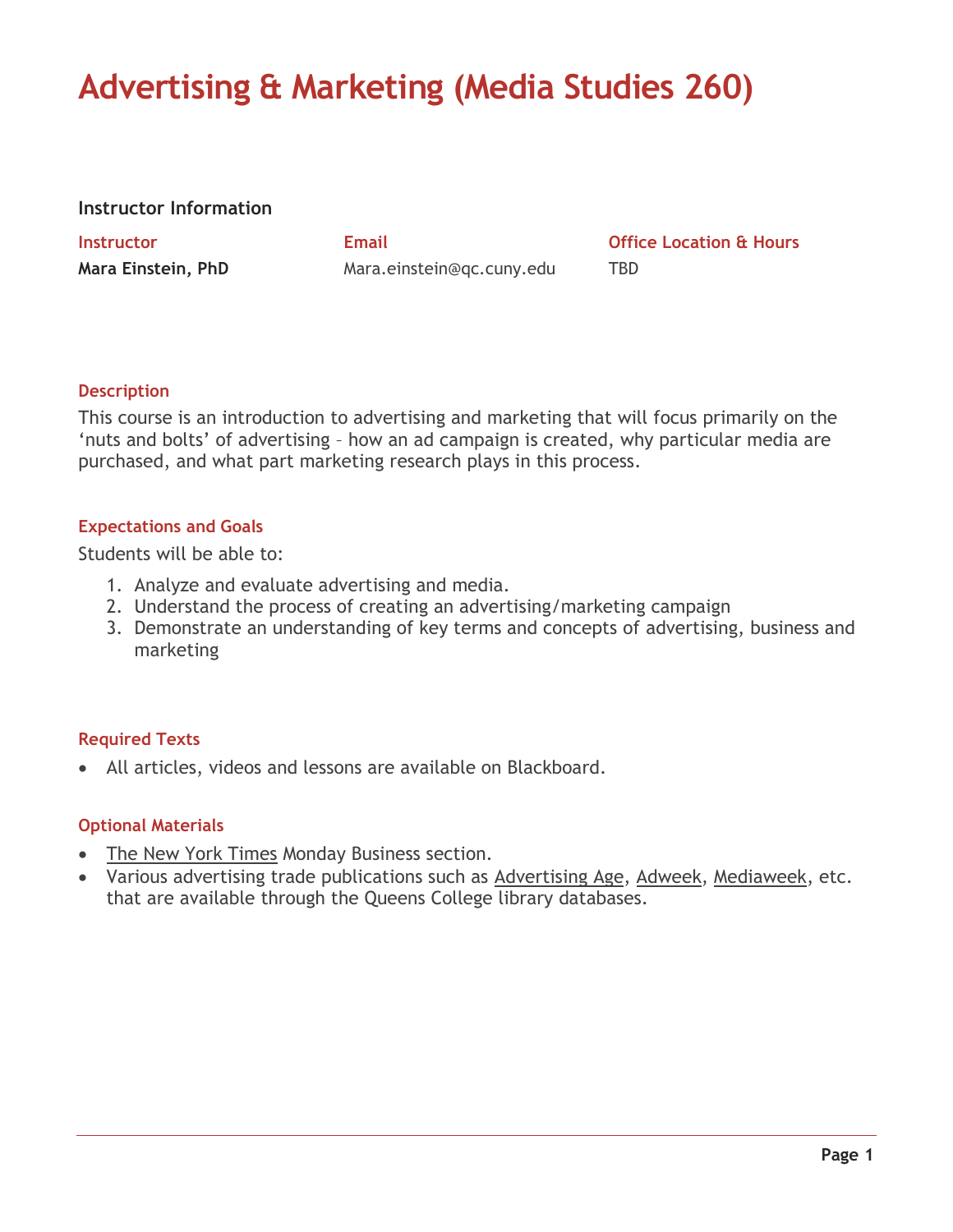#### **Requirements**

**Group Work:** You will be working in a group of 4-5 students to create an advertising campaign. *This will require considerable time working together outside of class.*

#### **Class Presentation:**

Everyone will work in a group of four (4) or five (5) people—depending on the size of the class—to put on a 20-minute advertising presentation. You will be assigned to a group and will decide on a product category based on the first assignment, which is done individually. The brand you pick is up to you. Each group will need to let me know their brand choice by the sixth week of class. In addition to the final presentation, each person will write a 2-3 page paper (NO LONGER). You will also rate the other group members. This helps to alleviate some of the issues of the work falling on the shoulders of one or two people in the group. **You are graded as individuals, not as a group.** That said, the better the group is the better individual grades tend to be. FINAL NOTE: If you are having group dynamic problems, do what you can to work them out yourselves. Learning to work together in a group is part of the process and an important aspect of working in advertising. If you cannot, do not wait till the last week of class to come see me.

- **Laptop Policy:** There will be days when using a laptop will be helpful, though not required. I will tell you prior to the class date when laptops may be used. Otherwise, laptops are not allowed in class.
- **Late Policy**: No late papers will be accepted. No incompletes will be granted at the end of the semester.
- **Plagiarism**: It is assumed that all work submitted is the original work of the student whose name appears on it. Plagiarism and other acts of dishonesty will result in an automatic failing grade for the assignment and may incur further academic penalties, including a failing grade for the course and disciplinary action.
- **Cell Phone Policy:** Cell phones *must be turned off and put away* before the start of class. Texting or talking on these devices will lead to you being removed from class during that week's session and you will be marked absent.

#### **Grading**:

- Category Research Assignment 10% (individual assignment) Competitive Advertising Blog 5% (group assignment) Media Assignment 5% (group assignment) Discussion boards Segmentation and targeting 5% (individual assignment) Create a Psychographic 5% (individual assignment) Class participation 5% (Individual assignment) Exams (2) and the same control of the 40% (Individual assignment) Project/paper 25% (Group/individual assignment)
	-
	-
	-
	-
	-
	-
	-
	-

**Advertising Examples:** Class sessions will start with looking at a new piece of advertising that someone has posted in the discussion board.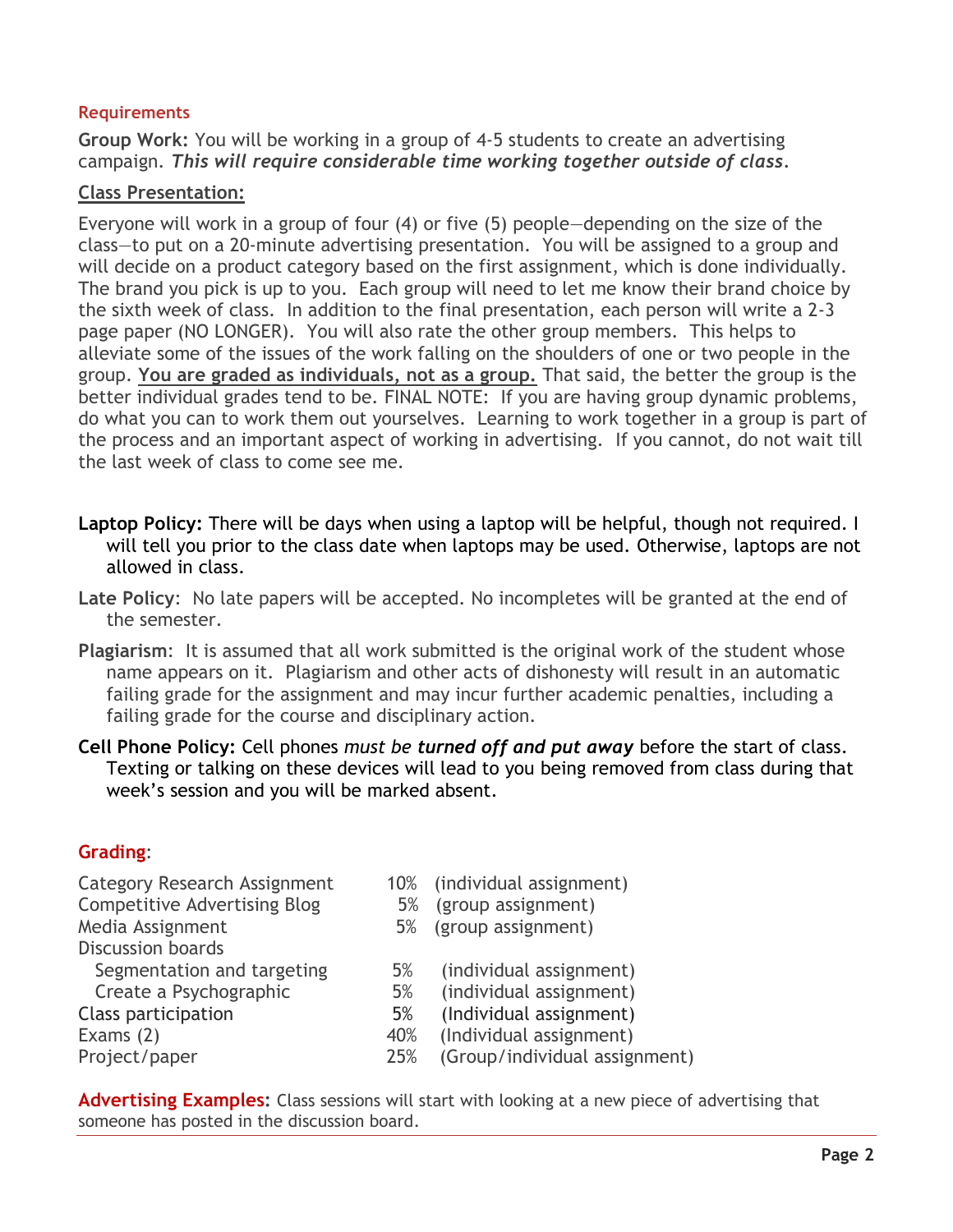### **Course Schedule**

| <b>Week</b> | <b>Topic</b>                                           | <b>Reading</b>                                                                                                                                                                       | <b>Discussion/Exercises</b>                                                                                                      |
|-------------|--------------------------------------------------------|--------------------------------------------------------------------------------------------------------------------------------------------------------------------------------------|----------------------------------------------------------------------------------------------------------------------------------|
| 8/31        | <b>Overview</b>                                        | Coursera: Advertising &<br><b>Society</b><br>Video:<br>What is advertising? 1.1<br><b>Text</b><br>"What is Advertising"<br>http://www.adtextonline<br><u>.org/</u>                   | --Discuss syllabus & course<br>-- Read "Hey, Marketers, Read<br>the Room"<br>https://marketerhire.com/blog/best-<br>pandemic-ads |
| 9/7         | History of Ads/<br>The Ad Industry                     | Launch! Advertising and<br><b>Promotion in Real Time</b><br>(Chapter 2)<br>Watch: Sell & Spin (up<br>through the section on<br>TV<br>https://www.youtube.co<br>m/watch?v=YPBf7km7NAk | How to do industry research<br><b>Review: Category Research</b><br>Assignment                                                    |
| 9/14        | <b>Advertising and the</b><br><b>Marketing Process</b> | Launch (Chapter 6 -<br>Segment, Target &<br><b>Position Your Audience)</b><br><b>Recommended:</b><br><b>Marketing Segmentation</b>                                                   | Segmenting the market<br><b>Assignment Due Monday, 9/12</b><br>(Discussion Board on<br>Segmentation & Targeting)                 |
| 9/21        | <b>Consumer Markets</b>                                | (LinkedIn Learning)<br>Reports/articles about<br>trends and Key Demos:<br><b>Defining Generations</b>                                                                                | <b>Assignment Due: Category</b><br>Research                                                                                      |
|             |                                                        | <b>Gen Z Complexities</b><br><b>SXSW Trends Roundup</b><br><b>Connecting with Mom</b><br><b>Consumers</b><br>Nielsen - Understanding<br><b>Consumer Sentiment</b>                    |                                                                                                                                  |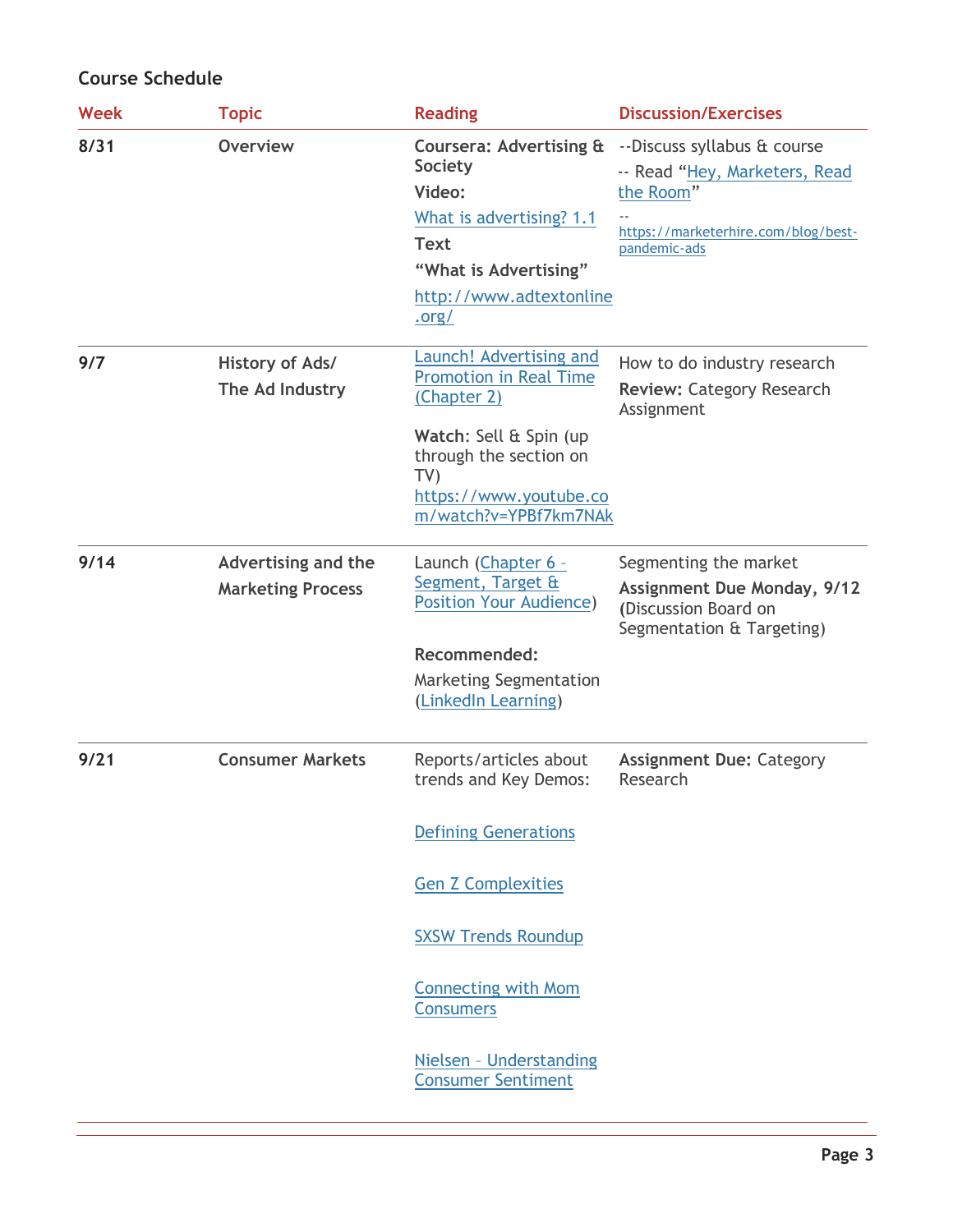| <b>Week</b> | <b>Topic</b>                                                             | <b>Reading</b>                                                                                       | <b>Discussion/Exercises</b>                                                      |  |
|-------------|--------------------------------------------------------------------------|------------------------------------------------------------------------------------------------------|----------------------------------------------------------------------------------|--|
| 9/28        | <b>Consumer Behavior</b>                                                 | Launch (Chapter 4 -<br>Consumers & the<br><b>Communication Process)</b>                              | Perceptual Map (in class)                                                        |  |
| 10/5        | <b>NO CLASS</b>                                                          | Holiday                                                                                              |                                                                                  |  |
| 10/12       | Advertising Research & Launch - (Chapter 5 -<br><b>Strategy</b>          | Know Your Audience)                                                                                  | Assignment Due Monday,<br>10/10: Discussion Board-<br>Create a Psychographic     |  |
|             |                                                                          |                                                                                                      | <b>Strategy Statements/SWOT</b><br>Analysis (In class)                           |  |
| 10/19       | <b>Student Competitive</b><br><b>Advertising</b><br><b>Presentations</b> |                                                                                                      | Blogs due at 9:10<br><b>Review for Midterm</b>                                   |  |
| 10/26       | <b>Midterm</b>                                                           | 4.2 Creative Case Study                                                                              |                                                                                  |  |
|             | <b>Creating Ads</b>                                                      | Society, Week 4, Video 2) (Season 1, Episode 5 -                                                     | (Coursera, Advertising & Watch in class: The Pitch<br>Frangelico) - Amazon Prime |  |
|             |                                                                          | Recommended:                                                                                         |                                                                                  |  |
|             |                                                                          | "Creativity in advertising"                                                                          |                                                                                  |  |
|             |                                                                          | (AdText)                                                                                             |                                                                                  |  |
| 11/2        | <b>Media Planning</b><br>& Buying                                        | and Buy Media)                                                                                       | Launch (Chapter 10 - Plan Work on Media Plan for Final<br>Presentation           |  |
|             |                                                                          | Planning                                                                                             | Complete Guide to Media Work on Media Objectives and<br>strategies               |  |
|             |                                                                          | <b>Media Case Studies</b>                                                                            |                                                                                  |  |
|             |                                                                          | <b>SKYY Vodka --</b><br><b>Discrimination</b>                                                        |                                                                                  |  |
|             |                                                                          | Recommended: LinkedIn<br>Learning (Social Media<br><b>Marketing Foundations -</b><br>Parts $1 \& 2)$ |                                                                                  |  |
| 11/9        | Media (Print, Broadcast<br>& Out of Home)                                |                                                                                                      | Review Media Assignment<br>(Group assignment)                                    |  |
|             |                                                                          |                                                                                                      | http://www.adbuzz.com/Media<br>Buzz/smdworkbook2e.pdf                            |  |
|             |                                                                          |                                                                                                      |                                                                                  |  |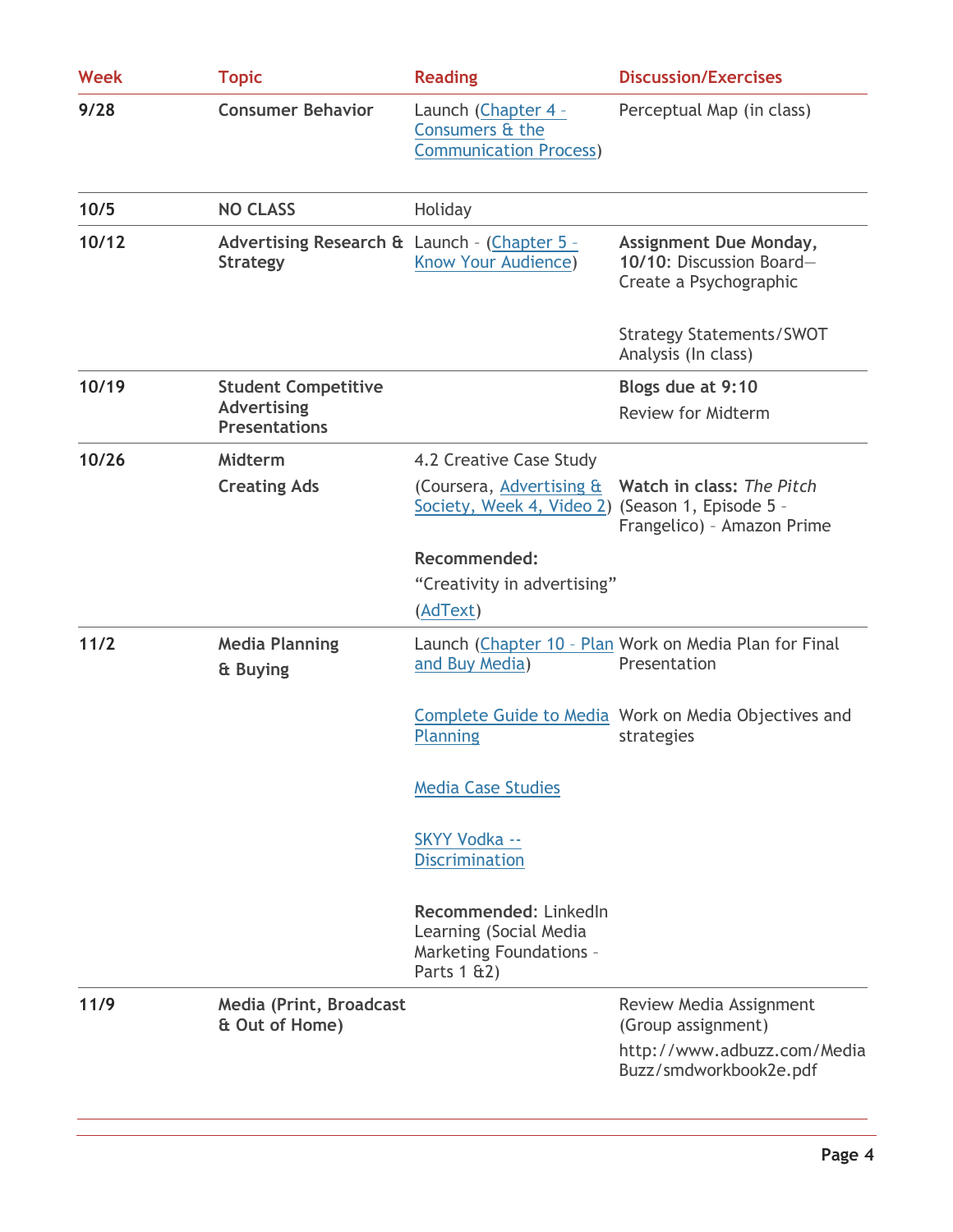| <b>Week</b> | <b>Topic</b>                             | <b>Reading</b>                                                                                                                     | <b>Discussion/Exercises</b>                 |  |
|-------------|------------------------------------------|------------------------------------------------------------------------------------------------------------------------------------|---------------------------------------------|--|
| 11/16       | <b>Media (Social Media)</b>              | Social Media Marketing<br>Foundations (on LinkedIn<br>Learning)                                                                    | Review any questions on group<br>assignment |  |
|             |                                          |                                                                                                                                    | Work on developing social                   |  |
|             |                                          | <b>Recommended:</b>                                                                                                                | media strategy for final project            |  |
|             |                                          | Check out Social Media<br>Marketing Trends (on<br>Linkedin Learning)                                                               |                                             |  |
|             |                                          | <b>Facebook Modules</b>                                                                                                            |                                             |  |
|             |                                          | https://docs.google.com/<br>presentation/d/1jH9Lv5V<br>0OJk4f0peVS9ciGcWkfaWI<br>BrEwP2_L2bezz0/edit#slid<br>e=id.g830514f97a_2_65 |                                             |  |
|             |                                          | <b>TikTok for Business:</b>                                                                                                        |                                             |  |
|             |                                          | https://www.youtube.co                                                                                                             |                                             |  |
|             |                                          | m/watch?v=oVKdqXKdgrA                                                                                                              |                                             |  |
| 11/23       | <b>Influencer Marketing</b>              | Influencer Playbook                                                                                                                |                                             |  |
|             |                                          | https://drive.google.com<br>/file/d/1CclKhE4DtSHI0Lr<br>B6eedzv1LCd8j7XUV/view                                                     |                                             |  |
|             |                                          | <b>Tribe Influencer Marketing</b>                                                                                                  |                                             |  |
|             |                                          | file:///C:/Users/mara_/D                                                                                                           |                                             |  |
|             |                                          | ownloads/TRIBE-2022-<br>Guide-to-Influencer-                                                                                       |                                             |  |
|             |                                          | Marketing.pdf                                                                                                                      |                                             |  |
| 11/30       | <b>Sales Promotion</b>                   | What is PR?                                                                                                                        | <b>Media Assignment Due</b>                 |  |
|             | <b>Public Relations</b>                  | Edelman                                                                                                                            |                                             |  |
|             | <b>Branded content</b>                   | <b>Weber Shandwick</b>                                                                                                             |                                             |  |
|             |                                          | <b>Coyne PR HotSheet</b>                                                                                                           |                                             |  |
| 12/7        | <b>Presentation of Final</b><br>Projects |                                                                                                                                    |                                             |  |
| 12/14       | <b>Presentation of Final</b><br>Projects |                                                                                                                                    |                                             |  |
|             |                                          |                                                                                                                                    |                                             |  |